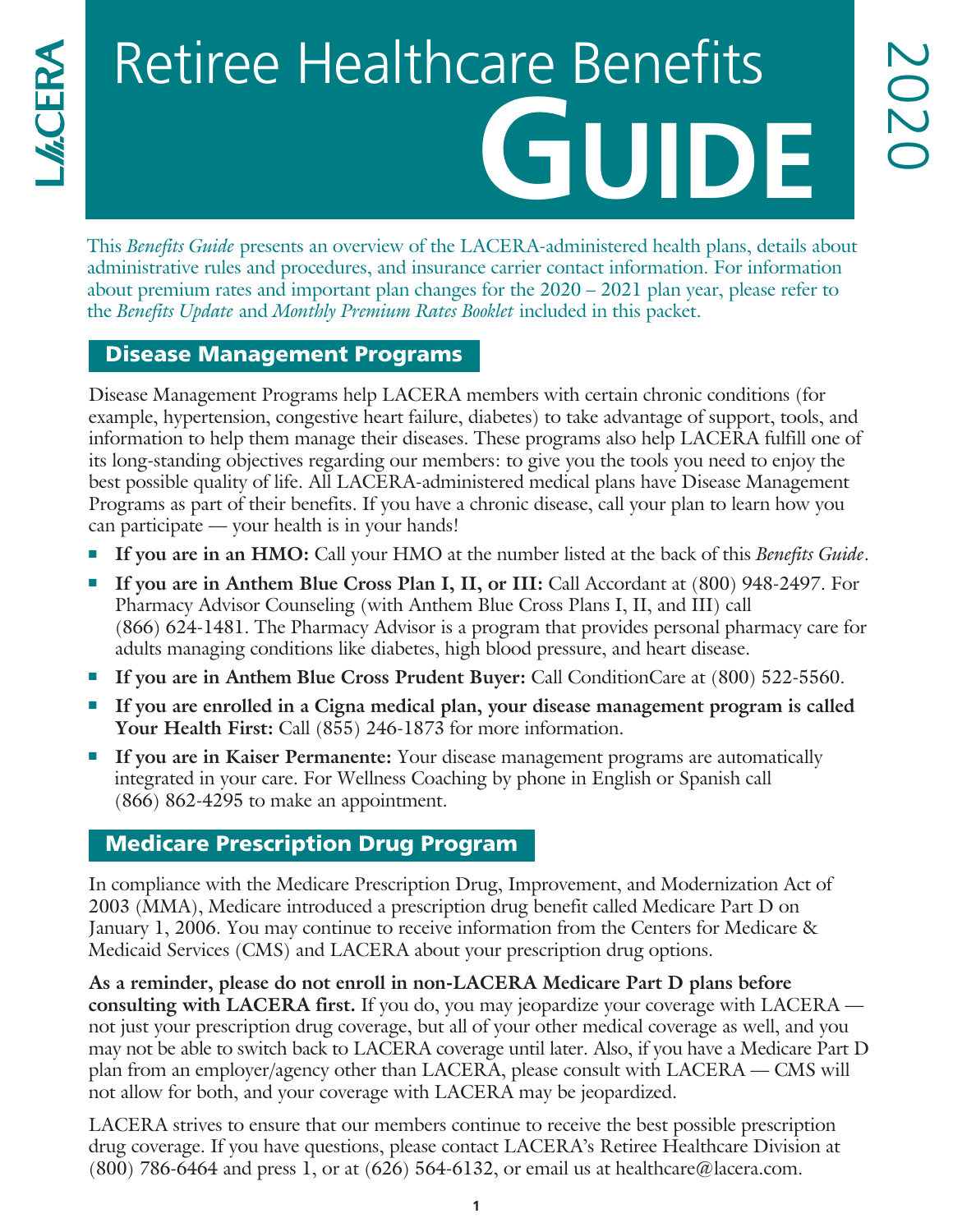#### Medicare Part B Premium Reimbursement Program Renewal

On December 17, 2019, the Board of Supervisors approved the 2020 Medicare Part B Premium Reimbursement Program for eligible LACERA-administered Medicare Plan enrollees.

Under the Medicare Part B Premium Reimbursement Program, the County reimburses members for their Medicare Part B premiums (up to the standard amount only) on a tax-free basis, provided members/eligible dependents meet the following eligibility requirements:

- Currently enrolled in both Medicare Parts A and B.
- <sup>n</sup> Currently enrolled in a LACERA-administered Medicare HMO plan (such as Cigna-HealthSpring Preferred Rx, Kaiser Permanente Senior Advantage, UnitedHealthcare® Group Medicare Advantage (HMO), or SCAN) or a Medicare Supplement Plan (Anthem Blue Cross Plan III).
- Currently paying for their Medicare Part B premium themselves.
- <sup>n</sup> They are not being reimbursed for their Medicare Part B premium by another agency, such as a different employer, or by the state.

Under the Los Angeles County Retiree Healthcare Benefits Program – Tier 2, the County subsidizes the full amount of **only the retiree's** Medicare Part B Premium (up to the standard amount only).

The Medicare Part B Premium Reimbursement Program is subject to annual review by the Board of Supervisors. If you meet all of the requirements listed above and upon verification, the reimbursement amount is added to your monthly pension allowance (non-taxable).

If you and/or your eligible dependent meet all the requirements listed above and are eligible to receive the Medicare Part B premium reimbursement, you and/or your eligible dependent must provide documentation from the Social Security Administration (SSA) indicating how much you and/or your eligible dependent pay for your Medicare Part B monthly premium. The SSA verification must clearly list your name and information. LACERA sends the Request for Medicare Part B Premium Verification Notice usually in December, following the Board of Supervisors approval continuing the program for the following year, on an annual basis. If you have questions, or would like to request a verification letter, you can call Social Security directly at (800) 772-1213 (TTY (800) 325-0778), visit your local SSA office, or visit their website: www.ssa.gov.

**Please note:** 1099's are not acceptable as a form of verification as they do not list the Medicare Part B monthly premium amount.

**REMINDER:** If it is determined that another agency or the State is reimbursing you and/or your eligible dependent's Part B premium, we will suspend the reimbursement and you will be responsible for repaying any overpaid amount. As soon as you receive your new Medicare Part B verification letter from Social Security or Medicare, please submit a copy to LACERA's Retiree Healthcare Division. You may upload the document to MyLACERA by visiting lacera.com, clicking on the "My LACERA" tab, then "Sign In" or "Register Now."

#### 2020 Medicare Part B Premiums

**The Centers for Medicare & Medicaid Services (CMS) recently announced that the standard monthly premium for Medicare Part B enrollees will be \$144.60 for 2020, a \$9.10 increase from 2019.** However, a statutory "hold harmless" provision applies each year to about 70% of enrollees. For these enrollees, any increase in Part B premiums must be lower than the increase in their Social Security benefits. Social Security benefits will increase by 1.6% in 2020 due to the Cost of Living adjustment. **Therefore, some beneficiaries who were held harmless against Part B premium increases in prior years will have a premium increase in 2020.**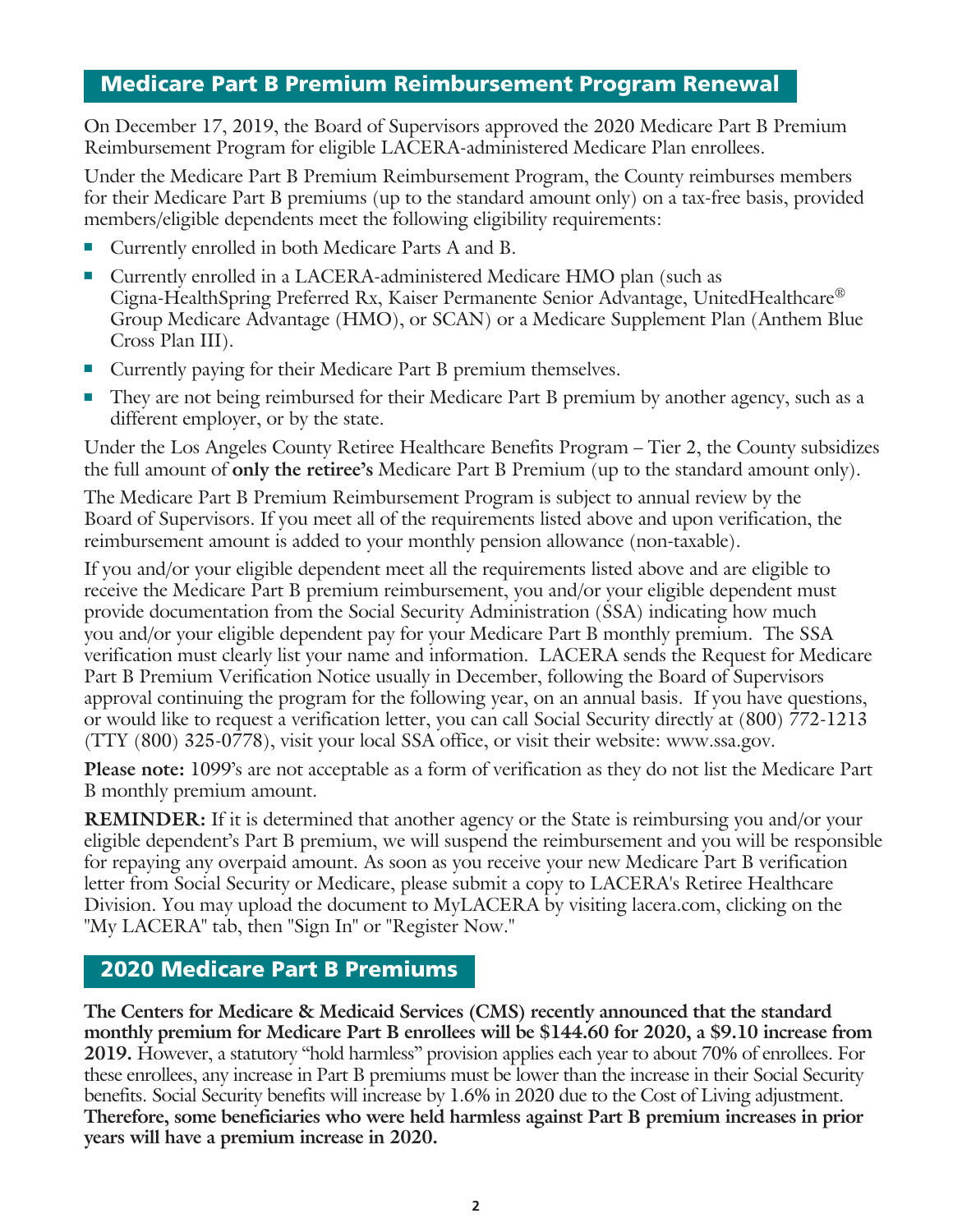Higher income Medicare enrollees who filed an individual (or married and filing separately) 2018 tax return showing a modified adjusted gross income greater than \$87,000 (or \$174,000 for a joint tax return) are responsible for a larger portion of the estimated total cost of Part B benefit coverage. If you have questions, please contact the Social Security Administration at (800) 772-1213 (TTY (800) 325-0778) or www.ssa.gov, or contact Medicare at (800) 633-4227 or www.medicare.gov.

| <b>Part B: Monthly Premiums</b>                                                      |                            |  |  |
|--------------------------------------------------------------------------------------|----------------------------|--|--|
| (Medicare beneficiaries pay premiums directly to the Social Security Administration) |                            |  |  |
| Annual Income (File individual tax return)                                           | 2020 Monthly Premium       |  |  |
| $$0 - $87,000$                                                                       | \$144.60 (standard amount) |  |  |
| $$87,001 - $109,000$                                                                 | \$202.40                   |  |  |
| $$109,001 - $136,000$                                                                | \$289.20                   |  |  |
| $$136,001 - $163,000$                                                                | \$376.00                   |  |  |
| $$163,001 - $500,000$                                                                | \$462.70                   |  |  |
| over \$500,000                                                                       | \$491.60                   |  |  |

## Los Angeles County/City of Los Angeles Reciprocity

Los Angeles County and the City of Los Angeles have a contract to provide a retiree health insurance reciprocity program for members who meet the established eligibility requirements. An eligible member's retirement date and years of service with each system will determine eligibility for full or limited reciprocity, as well as the plan for which he or she is eligible. If you think you may be eligible, please call LACERA's Retiree Healthcare Division at (800) 786-6464 and press 1, or at (626) 564-6132, or email us at healthcare@lacera.com.

i.

 $\overline{\phantom{a}}$ 

#### County Contributions Towards Healthcare Monthly Premiums Based on Retirement Service Credit

The County contributes an amount equal to a percentage of your healthcare plan premium of the benchmark Anthem Blue Cross Plan I and Anthem Blue Cross Plan II indemnity medical plans and the Cigna indemnity dental/vision plan.

- <sup>n</sup> **For members with 10 years of retirement service credit,** the County contributes 40% of your selected healthcare plan premium or 40% of the benchmark plan rate (**Tier 1:** Anthem Blue Cross Plans I and II for medical and Cigna Indemnity for dental/vision; **Tier 2** based on **retiree-only premium**: Non-Medicare-Eligible – Anthem Blue Cross Plans I and II, Medicare-Eligible – Anthem Blue Cross Plan III, and Cigna Indemnity for dental/vision), whichever is less. For more information on Tier 2, see the section below titled: Los Angeles County Retiree Healthcare Benefits Program – Tier 2.
- <sup>n</sup> **For each year of retirement service credit beyond 10 years,** the County contributes an additional 4% per year of your selected healthcare plan premium or 4% of the benchmark plan rate (**Tier 1:** Anthem Blue Cross Plans I and II for medical and Cigna Indemnity for dental/vision; **Tier 2** based on **retiree-only premium:** Non-Medicare-Eligible – Anthem Blue Cross Plans I and II, Medicare-Eligible – Anthem Blue Cross Plan III, and Cigna Indemnity for dental/vision), whichever is less, up to a maximum of 100% for a member with 25 years of service credit. Members (including those with 25 years of service) are required to pay the difference each month on premiums exceeding the benchmark amount.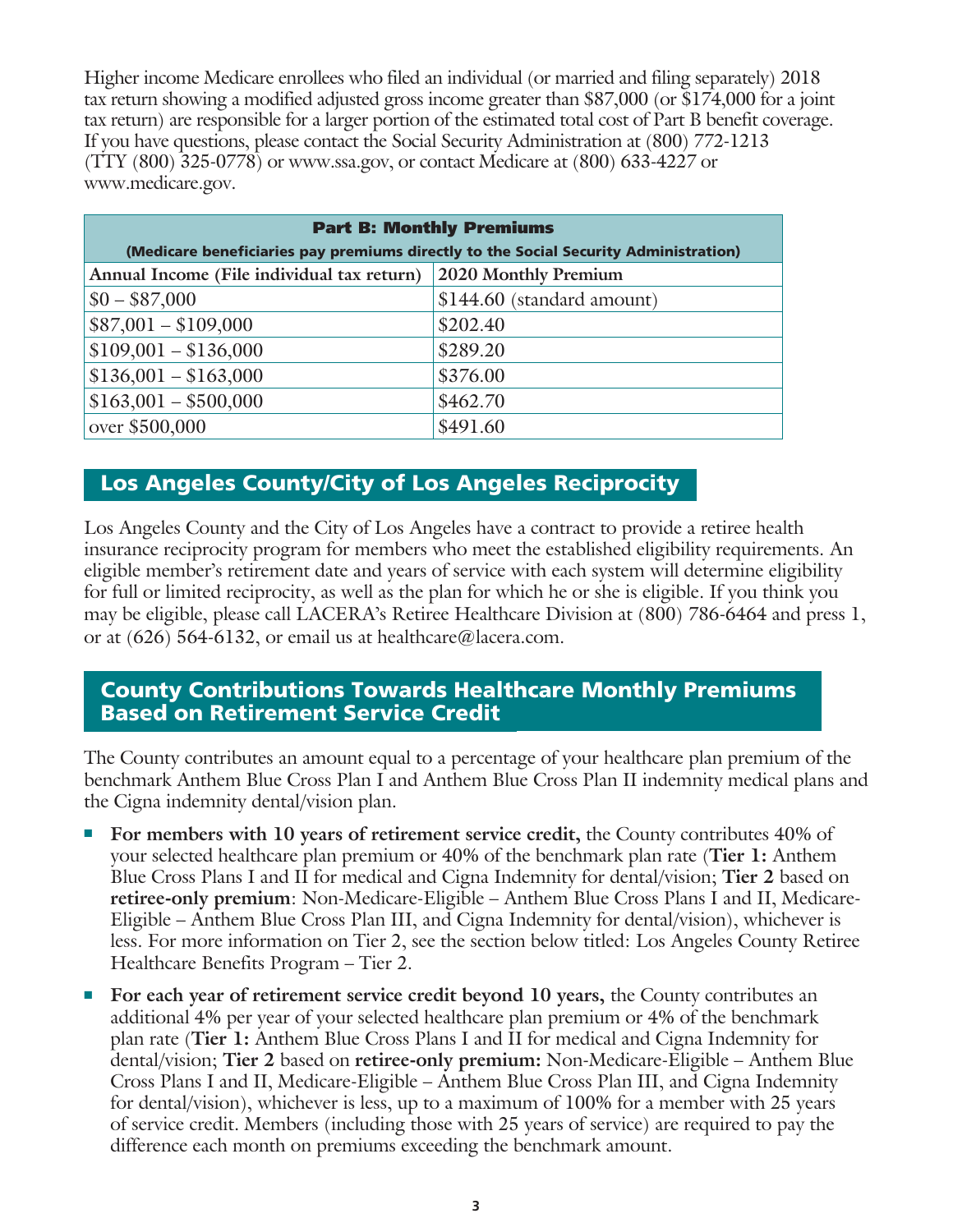Although **retirees with less than 10 years of service credit** are not eligible for the County subsidy, they are eligible to enroll in LACERA-administered retiree healthcare benefits. In such cases, these retirees are responsible for the full amount of the monthly insurance premium amounts. The County's subsidy amount towards a member's healthcare premium is paid to the LACERA-administered health plan(s) that members choose to enroll in. Cash payment or cash payment towards the healthcare premium in a non-LACERA administered health plan is not an available option.

## Los Angeles County Retiree Healthcare Benefits Program — Tier 2

On June 17, 2014, the Los Angeles County Board of Supervisors (County) authorized **a new retiree health insurance program for new County employees who are hired after June 30, 2014 and are eligible for LACERA membership**.\* The program, titled the **Los Angeles County Retiree Healthcare Benefits Program – Tier 2**, offers benefits covering hospital services, medical services, and dental/vision services to County retirees and their eligible dependents. Retiree healthcare benefits are not changing for current active, deferred, and retired members and their eligible survivors hired before July 1, 2014. The LACERA-administered Retiree Healthcare Benefits Program provided to current retirees and members hired prior to July 1, 2014 are protected and remain unchanged.



#### **Basic Tier 2 Provisions:**

- <sup>n</sup> The County retiree **medical and dental/vision subsidy applies to retiree-only coverage. The County subsidy is based on retiree-only coverage, regardless of whether the retiree includes an eligible dependent(s) on his or her healthcare plan**. If you enroll dependents, you will pay the difference on any monthly premium that exceeds the retiree-only benchmark amount.
- <sup>n</sup> Medicare-eligible retirees and eligible dependents **must enroll in Medicare Parts A and B and in a corresponding Medicare health plan, such as a Medicare Advantage Prescription Drug Plan (MA-PD) or Medicare Supplement Plan**.
- <sup>n</sup> A retiree and his or her eligible dependents must be **enrolled in the same medical plan**, unless some, but not all, family members are Medicare-eligible. In such case, the Medicare-eligible individuals must enroll in a Medicare Plan and non-Medicare-eligible individuals must enroll in the corresponding non-Medicare health plan.

#### **Benchmark Plans (retiree-only coverage):**

- Medicare-ineligible retirees Anthem Blue Cross I and II
- Medicare-eligible retirees Anthem Blue Cross III
- Dental/vision Cigna Indemnity Dental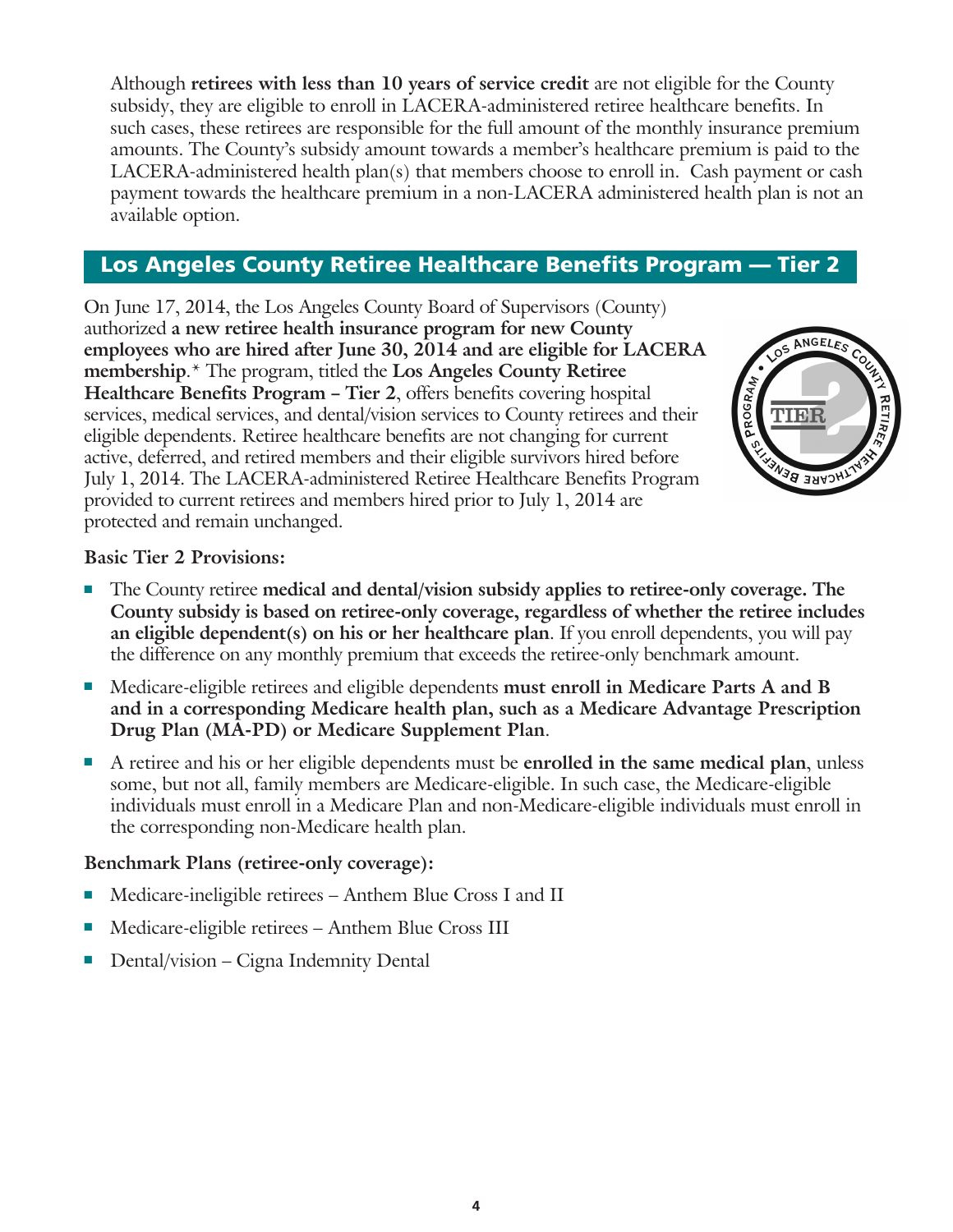#### **Retirees Eligible for Medicare**

- <sup>n</sup> Mandatory enrollment in LACERA-administered Medicare Plans
	- Must enroll in Medicare Parts A and B
	- Must enroll in Medicare Advantage Prescription Drug Plan (MA-PD) or Medicare Supplement Plan
	- Also applies to eligible dependents who are Medicare-eligible
- <sup>n</sup> County subsidizes the full amount of the **retiree's self-only** Medicare Part B Premium (standard amount); subsidy is tax-free provided the retiree meets eligibility requirements, subject to an annual review by the Board of Supervisors.
- <sup>n</sup> Medical benchmark plan: retiree-only coverage in the Anthem Blue Cross Plan III

For more details about the Tier 2 Program, go to www.lacera.com/healthcare/RHC-Tier2.html or contact LACERA.

*\*Affected new employees first became eligible for LACERA membership on or after August 1, 2014 and were not eligible for reciprocity with a reciprocal agency based on service prior to August 1, 2014.*

# Plan Limitations and Exclusions

Each LACERA-administered health plan has its own exclusions, limitations, arbitration provisions, and contracts with Medicare with respect to healthcare services they can provide to their members. Please refer to the documents for each plan and **read them carefully and understand the rules** to become familiar with the provisions as they apply to the plan in which you are enrolled. You can obtain plan documents by requesting them directly from the insurance carrier.

# Dependent Eligibility

In order to cover your eligible spouse/dependent child(ren)/domestic partner/adopted child(ren), the official documents listed below must be provided to LACERA at the time of enrollment . Your enrollment form will be processed upon receipt of all required documents. All original documents will be validated, scanned and returned to you:

- **Original Certified** Marriage Certificate or **Original Certificate** of Domestic Partnership\* with the California Secretary of State.
- **Original Certified** Birth Certificate for eligible dependent children.
- Copy of legal court document for adopted children.
- <sup>n</sup> Current physical or mental handicap verification form/physician statement/proof of continuous coverage for handicap child/proof of financial support.

*\* Domestic Partnership: On July 30, 2019, Governor Gavin Newsom signed SB 30, which eliminates the limitations on who may form domestic partnerships, allowing opposite-sex couples under the age of 62 to be eligible to form domestic partnerships. The new law, which became effective January 1, 2020, states that all couples, regardless of age or sexual orientation, who are eligible to be married may register with the California Secretary of State as domestic partners. For more information, please contact the California Secretary of State, Public Information at (916) 653-6814 or visit their website at www.sos.ca.gov.*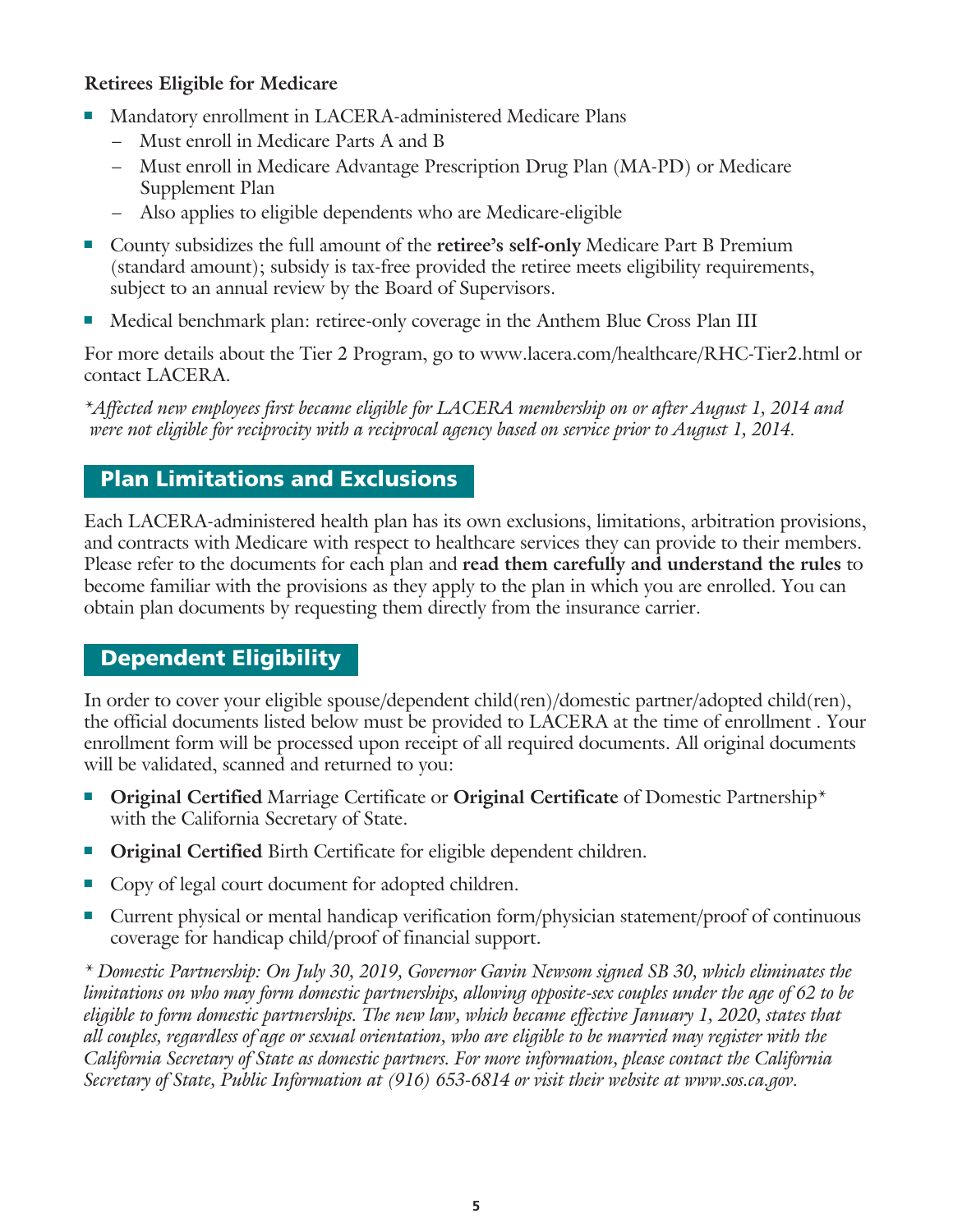## Medical Plan Highlights

The following non-Medicare plans are available to retirees and their eligible dependents.

## Indemnity Plans

|                                                                 |                                                                                                                                                                                                                                                                                                                                                                                                                                                                                | Deductible                               |
|-----------------------------------------------------------------|--------------------------------------------------------------------------------------------------------------------------------------------------------------------------------------------------------------------------------------------------------------------------------------------------------------------------------------------------------------------------------------------------------------------------------------------------------------------------------|------------------------------------------|
| <b>Anthem Blue</b><br>Cross Plan I                              | You may see any physician you choose; the plan pays<br>80% after the deductible has been met. Hospital room<br>and board is covered at \$75 a day. There is no limit<br>on your out-of-pocket expenses, and the plan's lifetime<br>maximum benefit is \$1,000,000.                                                                                                                                                                                                             | Individual $- $100$<br>$Family - $100$   |
| <b>Anthem Blue</b><br>Cross Plan II                             | You may see any physician you choose; the plan pays<br>80% after the deductible has been met. Hospital room<br>and board is covered at 90% for a network hospital<br>(non-Medicare members only) or 80% for a non-network<br>hospital for a semi-private room. Your out-of-pocket<br>maximum for covered expenses is \$2,500 a year,<br>including deductible (does not include amounts over<br>allowable charges). This plan has a lifetime maximum<br>benefit of \$1,000,000. | Individual - \$500<br>Family $- $1,500*$ |
| <b>Anthem Blue</b><br><b>Cross Prudent</b><br><b>Buyer Plan</b> | You may see any physician you choose: if you see a<br>Prudent Buyer physician, the plan pays 80% after the<br>deductible has been met; if you see a non-Prudent Buyer<br>physician, the plan pays 70% after the deductible has been<br>met. There is no limit on your out-of-pocket expenses,<br>and the plan's lifetime maximum benefit is \$1,000,000.                                                                                                                       | Individual - \$100<br>Family $-$ \$200** |

## Health Maintenance Organizations (HMOs)

|                                           |                                                                                                                                                                                                               | Deductible | <b>Office Visit</b><br>Copay |
|-------------------------------------------|---------------------------------------------------------------------------------------------------------------------------------------------------------------------------------------------------------------|------------|------------------------------|
| <b>Cigna Network</b><br><b>Model Plan</b> | You must select a network primary<br>care physician for medical care.                                                                                                                                         | N/A        | \$5                          |
|                                           | Kaiser Permanente You must receive ALL medical care<br>from Kaiser Permanente, or Kaiser<br>Permanente affiliated physicians, at a<br>Kaiser facility, except in the case of a<br>life-threatening emergency. | N/A        | \$5                          |
| UnitedHealthcare                          | You must see network physicians for<br>medical care.                                                                                                                                                          | N/A        | \$5                          |

 *\* Each family member must meet the individual deductible of \$500. \$1,000 is the maximum combined deductible for families with two participants. \$1,500 is the maximum combined deductible for families with three or more participants.* 

*\*\* Each family member must meet the individual deductible of \$100. \$200 is the maximum combined deductible for families with two or more participants.*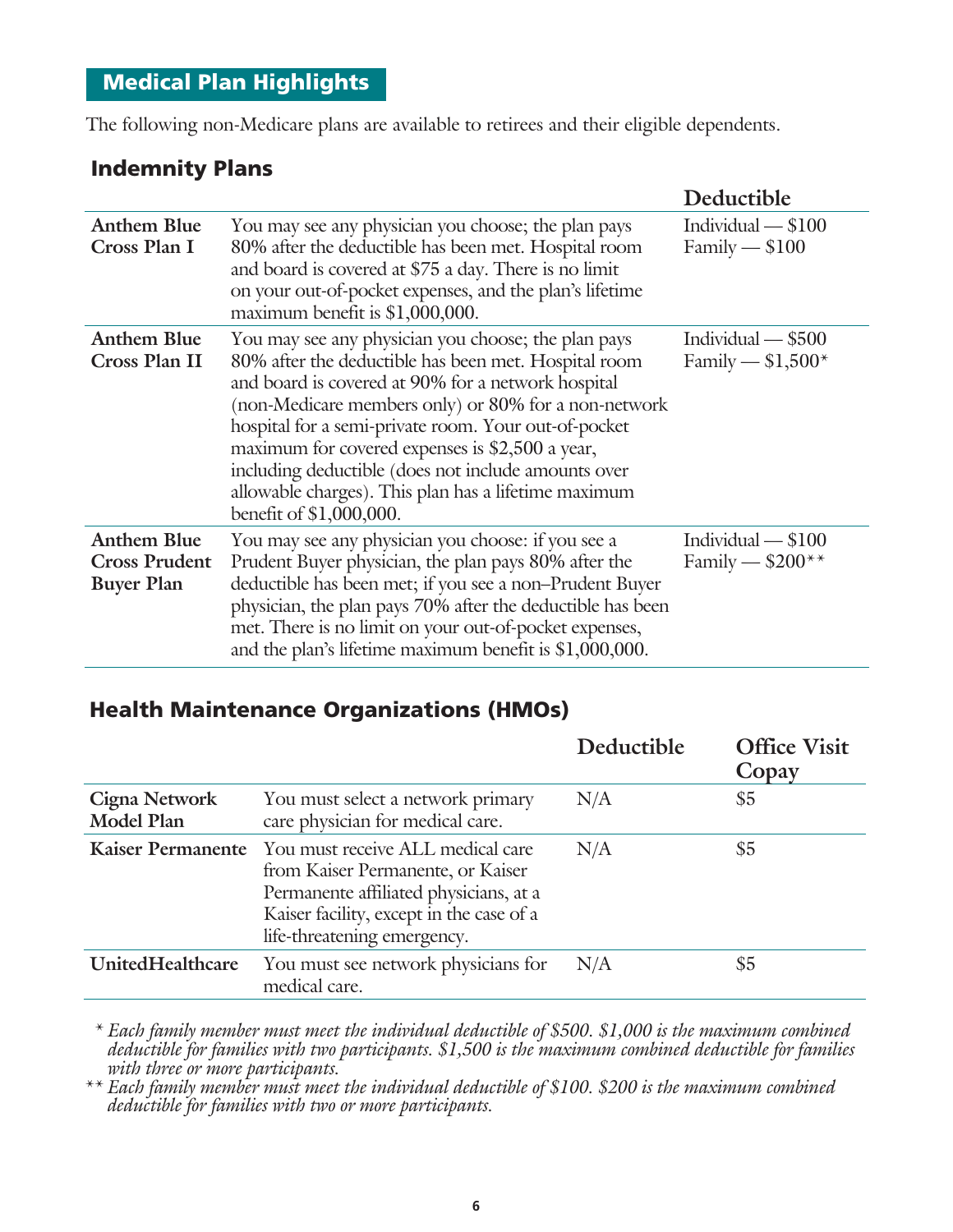**The following Medicare plans are available to retirees and their eligible dependents who are Medicare-eligible and currently enrolled in Medicare Parts A and B.**

## Medicare Supplement Plan

|                    |                                                                         | <b>Deductible</b> |
|--------------------|-------------------------------------------------------------------------|-------------------|
| <b>Anthem Blue</b> | You should receive services from a physician who accepts Medicare       | None              |
| Cross Plan III     | assignment. When you receive services from a physician who accepts      |                   |
|                    | Medicare assignment, the plan pays 20% of Medicare-approved charges     |                   |
|                    | while Medicare pays 80% (in-network only). If you receive services      |                   |
|                    | from a physician who does not accept Medicare assignment, you will      |                   |
|                    | pay the full cost. This plan has an unlimited lifetime maximum benefit. |                   |

## Medicare HMOs (also called Medicare Advantage Prescription Drug (MA-PD) Plan)

|                                                                         |                                                                                                                                                                                             | Deductible Office Visit | Copay |
|-------------------------------------------------------------------------|---------------------------------------------------------------------------------------------------------------------------------------------------------------------------------------------|-------------------------|-------|
| Cigna-HealthSpring<br>Preferred with Rx                                 | You must see network physicians for<br>medical care.                                                                                                                                        | N/A                     | \$0   |
| <b>Kaiser Permanente</b><br>Senior Advantage*                           | You must receive ALL medical care<br>from Kaiser Permanente, or Kaiser<br>Permanente affiliated physicians, at a<br>Kaiser facility, except in the case of a<br>life-threatening emergency. | N/A                     | \$5   |
| <b>UnitedHealthcare Group</b><br><b>Medicare Advantage</b><br>$(HMO)^*$ | You must see network physicians for<br>medical care.                                                                                                                                        | N/A                     | \$5   |
| <b>SCAN Health Plan*</b>                                                | You must see network physicians for<br>medical care.                                                                                                                                        | N/A                     | \$5   |

*\* If you are enrolled in the above plans, Medicare will not reimburse or pay for any treatment outside your elected healthcare plan. Your plan will not cover you for treatment received outside the plan's network except in an emergency.*

|                                   |                                                                        | Deductible                          | Cost                  |
|-----------------------------------|------------------------------------------------------------------------|-------------------------------------|-----------------------|
| Cigna Indemnity<br>Dental/Vision  | <b>Dental:</b> You may see any dentist in the<br>U.S. for dental care. | Individual - \$25<br>$Family = $50$ | $20\%*$               |
|                                   | Vision: You may receive in-network or<br>out-of-network benefits.      | N/A                                 | Depends<br>on service |
| Cigna Dental<br><b>HMO/Vision</b> | <b>Dental:</b> You must see network dentists for N/A<br>dental care.   |                                     | $$0**$$               |
|                                   | Vision: You may receive in-network or<br>out-of-network benefits.      | N/A                                 | Depends<br>on service |

*\* Member pays this percentage of usual and customary charges and the plan pays 80%, after deductible. Procedures with high noble gold are covered at 50%, after deductible.* 

*\*\* Member copay, plus additional charges specified in the plan brochure. Cigna Dental HMO members can access a copayment schedule at www.cigna.com.*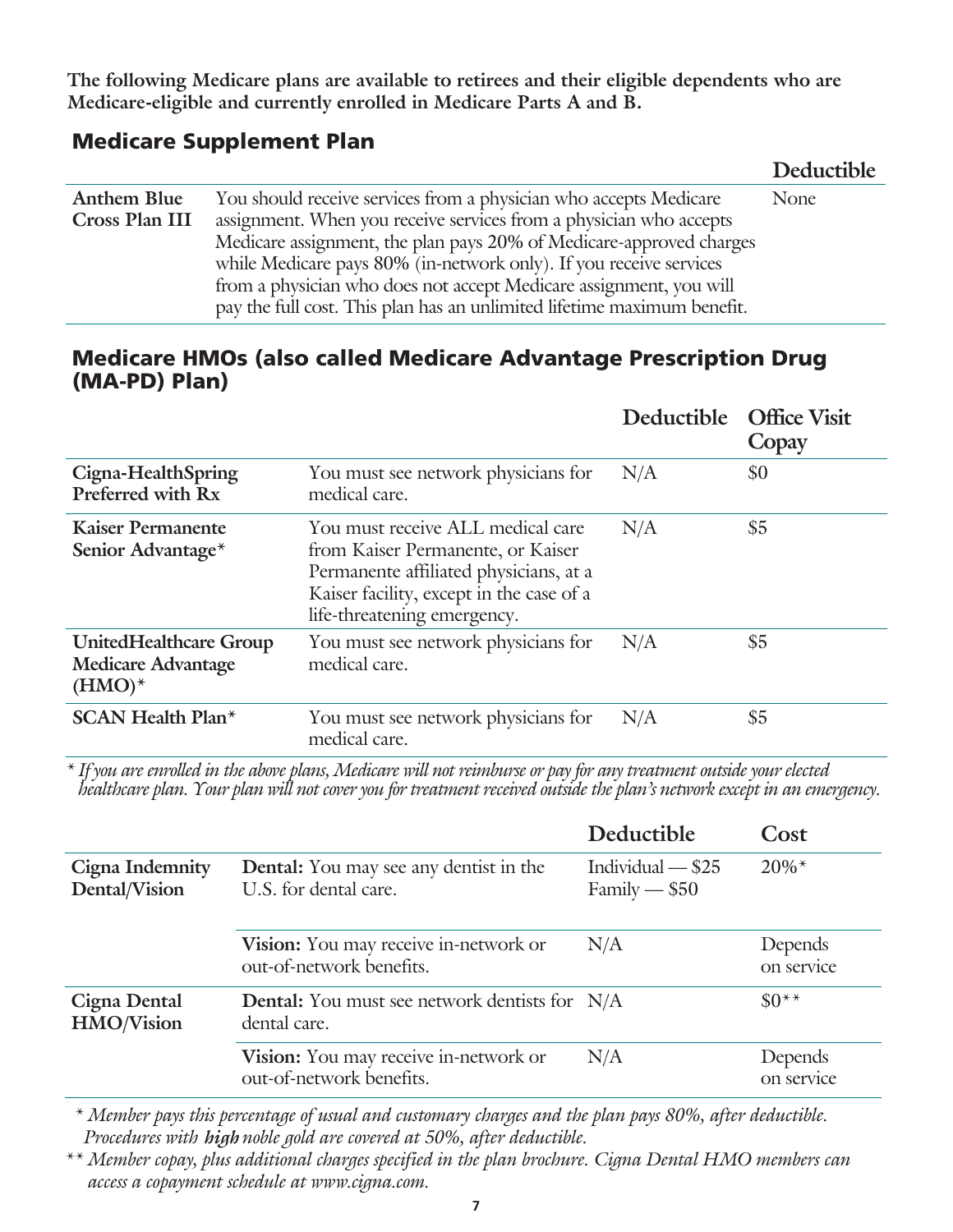#### When and How You Can Change Medical Plans

In most cases, after completing a **six-month waiting period,** you can change from any LACERAadministered medical plan to any other LACERA-administered medical plan. Coverage is continuous, and you do not need to provide evidence of insurability.

**Note: If you have end-stage renal disease (ESRD), which is permanent kidney failure that requires regular kidney dialysis or a transplant to maintain life, the following applies:**

- You cannot change to Kaiser Permanente Senior Advantage unless you are already a **Kaiser Permanente member.**
- You cannot change to UnitedHealthcare Group Medicare Advantage (HMO) unless **you are already a UnitedHealthcare member.**
- You cannot change to SCAN from other LACERA-administered medical plans.

## Procedure for Changing Medical Plans

- **1.** Contact LACERA at (800) 786-6464 and press 1, or at (626) 564-6132, 7:00 a.m. to 5:30 p.m., Monday through Friday, and request a Change Form. You can download a copy of the Change Form from the website at www.lacera.com. Look for RHC Brochures and Forms under the Retiree Healthcare tab.
- **2.** Fill out the Change Form completely, and be sure to sign it and keep the last copy for your records.
- **3.** Mail the rest of the form back to LACERA.
- **4.** Coverage takes effect the first day of the month after completion of a six-month waiting period. The waiting period begins the month after your Change Form is received by LACERA.

## Exceptions to the Six-Month Waiting Period

The six-month waiting period will not apply if:

- You move out of your HMO service area.
- You're currently enrolled in the Anthem Blue Cross of California Prudent Buyer Plan and move out of the Prudent Buyer network area.
- <sup>n</sup> You change from any LACERA-administered plan **to** SCAN Health Plan (except the ESRD condition discussed in the box on page 8 of this *Benefits Guide*).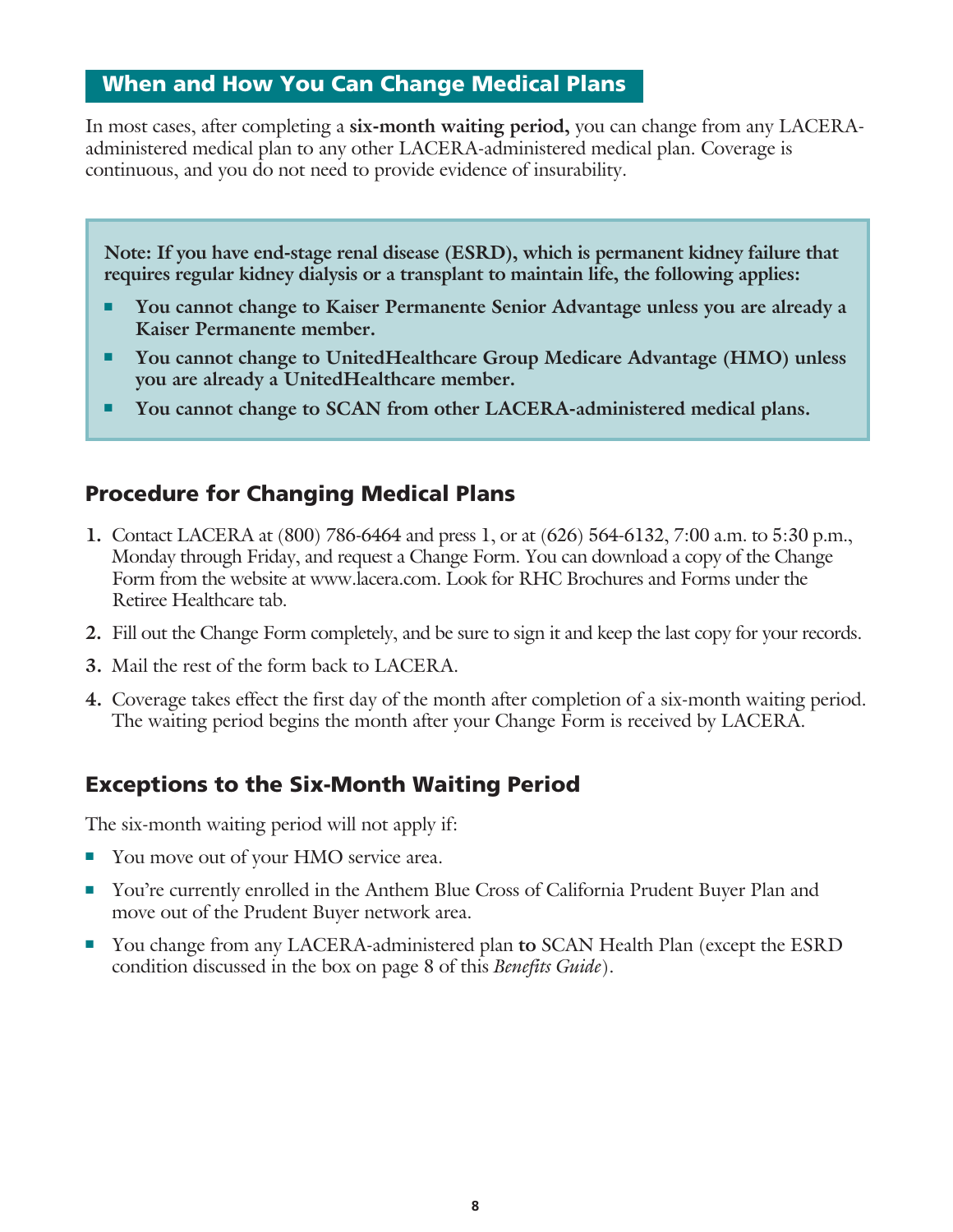- <sup>n</sup> You change from Anthem Blue Cross Plan I, Anthem Blue Cross Plan II, Anthem Blue Cross Prudent Buyer Plan, Kaiser Permanente, UnitedHealthcare, or Cigna Network Model Plan to Kaiser Permanente Senior Advantage, UnitedHealthcare Group Medicare Advantage (HMO), SCAN, or Anthem Blue Cross III. (Exception: You cannot change plans if you are currently being treated for end-stage renal disease.)
- <sup>n</sup> You change **from** Anthem Blue Cross Plan I **to** Anthem Blue Cross Plan II.

If you qualify for an exception to the waiting period, your plan change is effective as follows:

| If Your Change Form Is Received By: | Your Plan Change Is Effective:                                |
|-------------------------------------|---------------------------------------------------------------|
| The 15th day of any month           | The 1st day of the month following receipt of<br>your request |

*Example: If your form is received by June 15, your plan change will be effective July 1.*

If your change is to enroll in a Medicare Advantage Prescription Drug (MA-PD) HMO, your plan change is effective as follows (provided a copy of your Medicare Part A and B card is received):

| If Your Change Form Is Received By: | Your Plan Change Is Effective:                |
|-------------------------------------|-----------------------------------------------|
| The 15th day of any month           | The 1st day of the month following receipt of |
|                                     | your request                                  |

*Example: If your form is received by June 15, your plan change will be effective July 1.*

## Disenrolling from the Medicare Advantage Prescription Drug Plan (MA-PD)

If you wish to disenroll from your LACERA-administered Medicare Advantage Prescription Drug Plan (MA-PD), you should contact the LACERA Retiree Healthcare Division.

Depending on the plan you're disenrolling from, you may have the use of your Medicare benefits within 30 – 45 days of disenrollment. However, you must complete a six-month waiting period before transferring to another LACERA-administered health plan, except SCAN Health Plan. If you do not contact LACERA to coordinate your disenrollment, you will be subject to Late Enrollment rules when reenrolling in another LACERA-administered plan.

The LACERA Retiree Healthcare Division will coordinate your transfer to another plan so you avoid being covered by only original Medicare (Part A and Part B) during the waiting period — it is not necessary for you to notify either your current insurance carrier or your local Social Security office.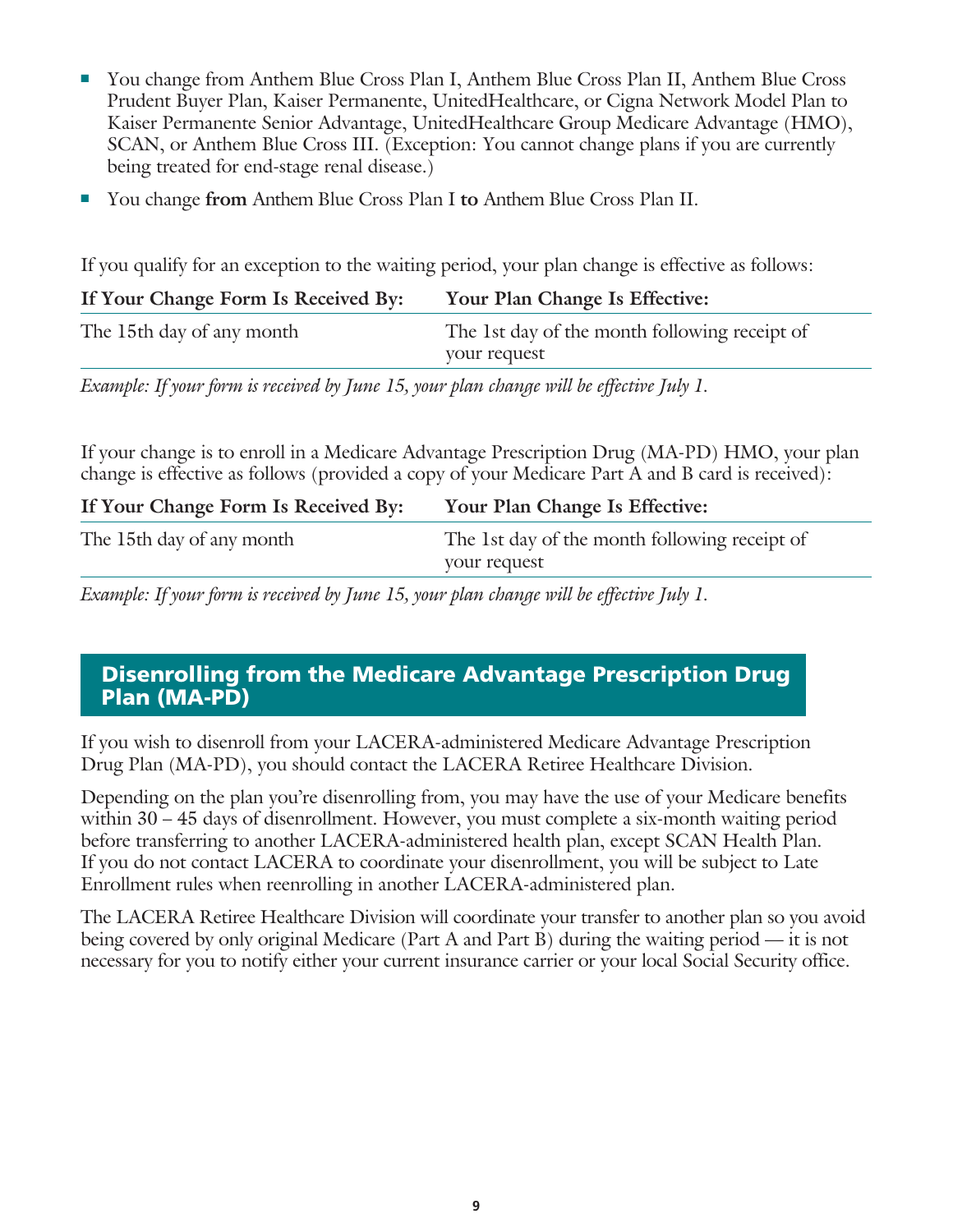#### When and How You Can Change Dental/Vision Plans

In most cases, after completing a **one-year waiting period**, you can change from one LACERAadministered dental/vision plan to the other.

## Procedure for Changing Dental/Vision Plans

- **1.** Request a Change Form by contacting LACERA at (800) 786-6464 and press 1, or at (626) 564-6132, 7:00 a.m. to 5:30 p.m., Monday through Friday. You can also download a copy of the Change Form from the website, at www.lacera.com.
- **2.** Fill out the Change Form completely and be sure to sign it and keep the last copy for your records.
- **3.** Mail the rest of the form back to LACERA.
- **4.** Coverage takes effect the first day of the month after completion of a one-year waiting period. The waiting period begins the month after your Change Form is received by LACERA.

#### **Exceptions to One-Year Wait:**

■ You move out of your Cigna dental/vision HMO service area.

If you qualify for an exception to the waiting period, your plan change is effective as follows:

| If Your Dental Change Form is Received By: | Your Plan Change is Effective:                                |
|--------------------------------------------|---------------------------------------------------------------|
| The 15th day of any month                  | The 1st day of the month following receipt of<br>your request |

*Example: If your form is received by June 15th, your plan change will be effective July 1st of the next month.*

Please note: The LACERA-administered group plans do not have an annual open enrollment period. You may make changes to your plans anytime and the waiting periods will apply accordingly: Medical - six months waiting period and Dental/Vision - one year waiting period.

**Important Reminder: As a LACERA member, you are responsible for notifying LACERA to request a Change Form to add or remove dependents from your plan within 30 days of a qualifying event (e.g., marriage/divorce/registration or termination of a domestic partnership, birth, adoption, death, disenrollment). If you are adding an eligible dependent, LACERA must receive the enrollment form within 30 days of the qualifying event, otherwise the late enrollment rules will apply (please see pages 8 and 9 of this booklet for the rules).**

## Moving Permanently Out of Your Plan Network, Outside California, or Outside the United States

The benefits offered by all LACERA-administered health plans change when an enrolled member moves outside the provider network. Moving to a new location can impact your plan's service area, rates, and coverage levels. Before moving outside your provider network, please contact the Retiree Healthcare Division to determine the options you have and the changes you can expect, as well as confirming coverage service areas.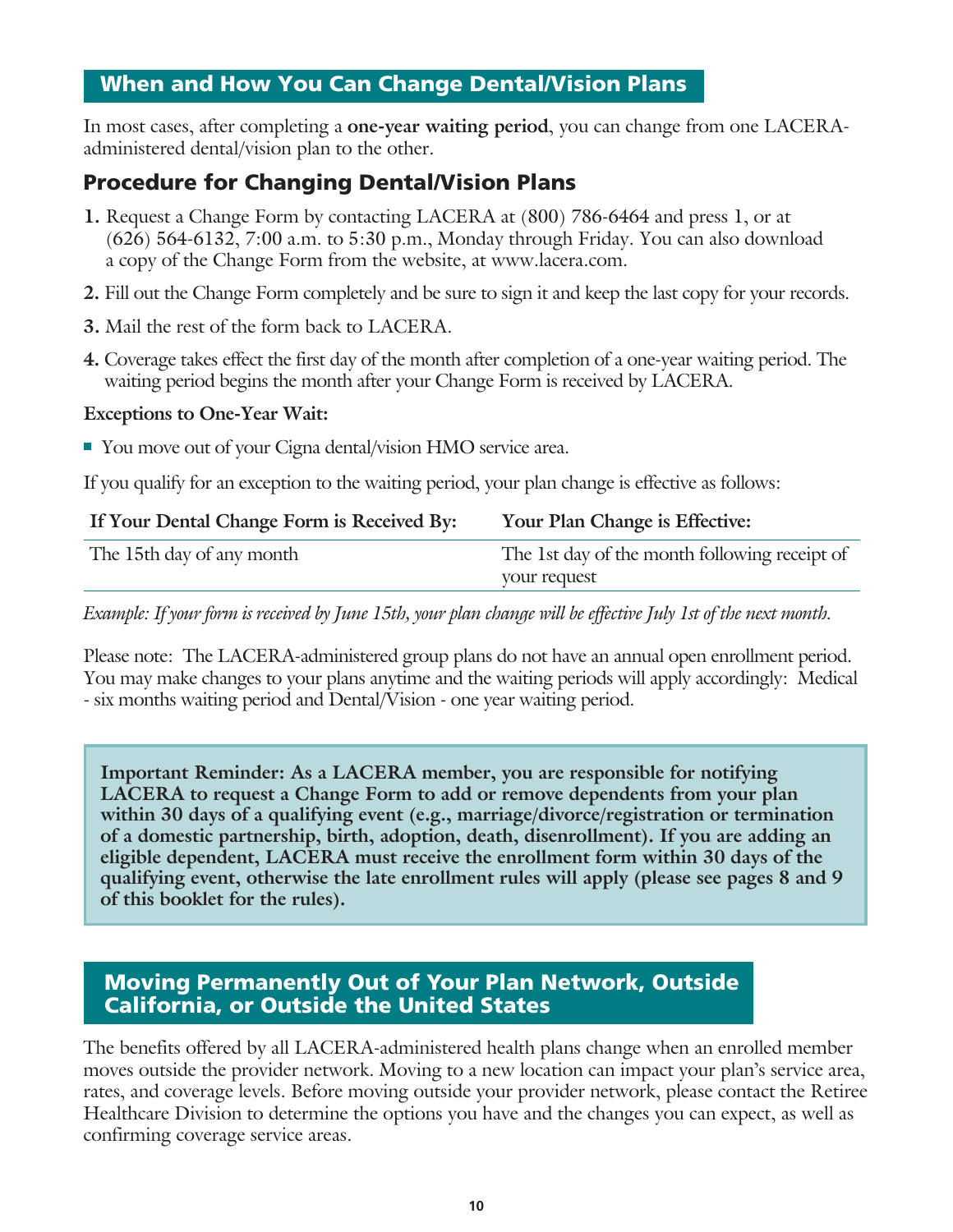#### If You Move Outside California or a Health Plan Service Area

If you decide to move outside California or out of your health plan's service area, you may have to make changes to your health plans. The benefits offered under the LACERA-administered Retiree Healthcare Benefits Program's group healthcare plans change when an enrolled member moves outside of the provider's network. Moving to a new location outside of your plan's service area can impact your plan's rates and coverage levels. Insurance requirements vary from state to state, and there may be specific state provisions that result in differences in plan benefits. For example, some wellness programs and routine checkups for adults are available in California but not in other states.

If you move outside California or out of your healthcare plan's service area, you may find:

- <sup>n</sup> Your current health plan is not available. HMO plans are available in defined geographic areas.
- Your benefits may be reduced if the provider is not in-network. Anthem Prudent Buyer is a California-based, preferred provider network.

**Please notify LACERA first before disenrolling from your current health plan.** Here's a quick overview of how each of your LACERA-administered plans handles out-of-area retirees:

| <b>Health Plan</b>                                                                                                                                            | <b>Out-of-Area Benefits</b>                                                                                                                                                                                                                                                          |  |
|---------------------------------------------------------------------------------------------------------------------------------------------------------------|--------------------------------------------------------------------------------------------------------------------------------------------------------------------------------------------------------------------------------------------------------------------------------------|--|
| Anthem Blue Cross Plans I and II                                                                                                                              | Plan pays 80% of covered expenses, although deductibles<br>and hospital benefits differ between Plan I and Plan II.<br>You are covered anywhere in the U.S. as well as in many<br>foreign countries.                                                                                 |  |
| <b>Anthem Blue Cross Plan III</b><br>(Medicare Supplement Plan) $*$                                                                                           | Plan pays 20% of covered eligible Medicare expenses after<br>Medicare pays. You are covered anywhere in the U.S. by<br>hospitals or providers who accept Medicare assignment<br>or provide Medicare-eligible services. You are covered in<br>foreign countries for emergencies only. |  |
| <b>Anthem Blue Cross Prudent</b><br>Buyer Plan*                                                                                                               | Plan pays 70% of covered expenses (80% if an emergency<br>situation) for any physician in any state. You are covered in<br>foreign countries for emergencies only.                                                                                                                   |  |
| Cigna Network Model Plan/<br>Cigna-HealthSpring Preferred with<br>Rx (available in Maricopa County<br>and Apache Junction, Pinal County,<br>Arizona only) $*$ | You will need to change to another plan if you move<br>outside California or Arizona.                                                                                                                                                                                                |  |
| Kaiser Permanente/Kaiser<br>Permanente Senior Advantage*                                                                                                      | You will need to change to another plan if you move to an area<br>not covered by a Kaiser Permanente ZIP code service area.                                                                                                                                                          |  |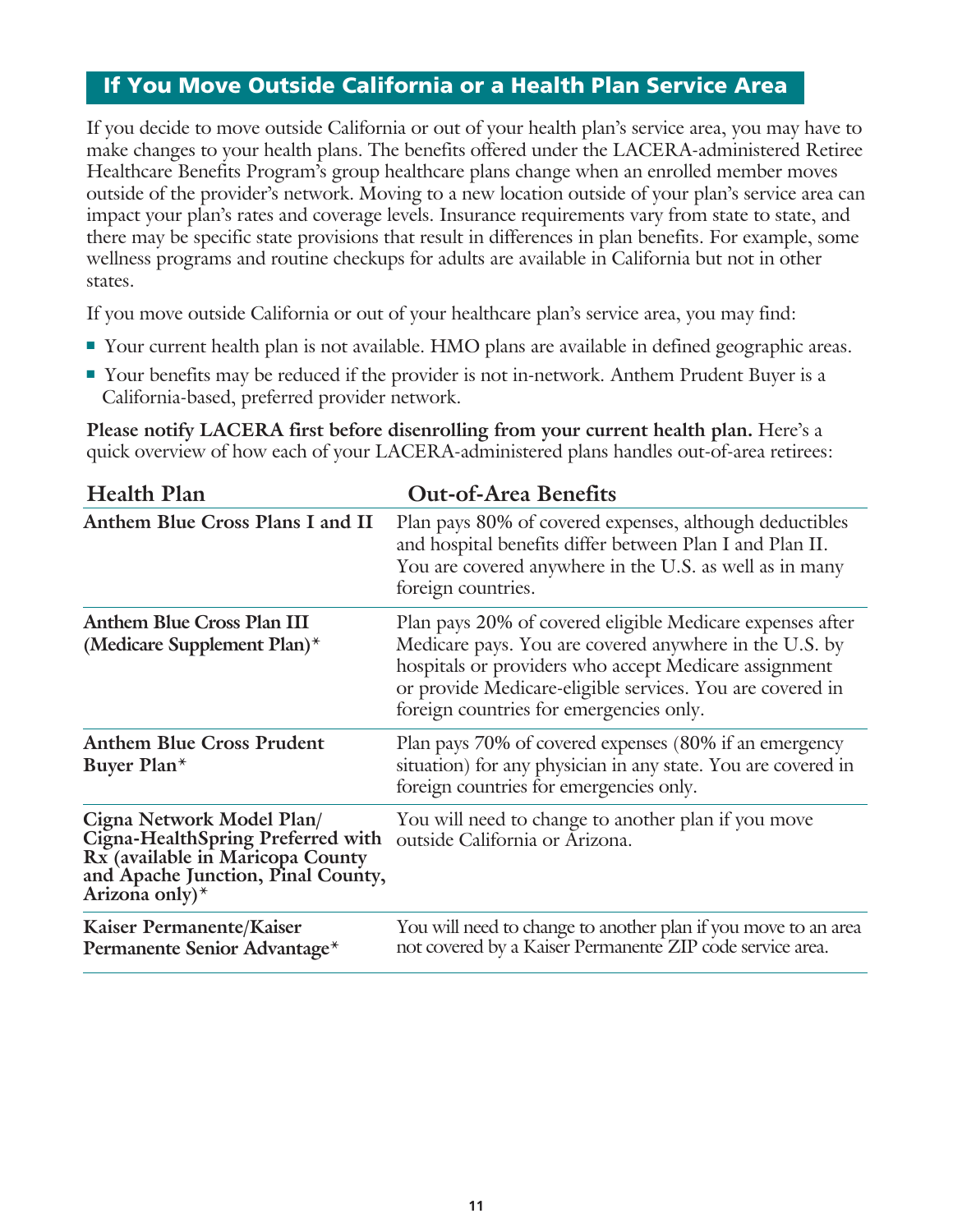| <b>Health Plan</b>                                            | <b>Out-of-Area Benefits</b>                                                                                                                                                                                                                                                                                                                                                                                                                                                                                                                                                                                                                                                                                                                                                                                                                                                                                                                      |
|---------------------------------------------------------------|--------------------------------------------------------------------------------------------------------------------------------------------------------------------------------------------------------------------------------------------------------------------------------------------------------------------------------------------------------------------------------------------------------------------------------------------------------------------------------------------------------------------------------------------------------------------------------------------------------------------------------------------------------------------------------------------------------------------------------------------------------------------------------------------------------------------------------------------------------------------------------------------------------------------------------------------------|
| <b>SCAN Health Plan*</b>                                      | SCAN Health Plan is available to LACERA retirees and<br>their eligible dependents who are age 65 or older and<br>under age 65 enrolled in Medicare Parts A and B. SCAN<br>Health Plan is not available to family members who are<br>under age 65 unless enrolled in Medicare Parts A and B.                                                                                                                                                                                                                                                                                                                                                                                                                                                                                                                                                                                                                                                      |
|                                                               | SCAN Health Plan is a Medicare Advantage Prescription<br>Drug Plan inclusive of value-added benefits, i.e., Tivity<br>Health SilverSneakers Fitness program, Independent<br>Living Power (ILP) services, unlimited transportation<br>for any medical need(s) and access to Preferred Pharmacy<br>Network discounts. ILP is a program designed to help<br>SCAN members remain in their homes as long as they<br>can safely do so, avoiding and/or delaying a nursing<br>home. ILP benefits include a Personal Care Coordinator<br>who can arrange for the following services: caregiver,<br>home-delivered meals, homemaker services, personal care,<br>emergency response system, adult day care, inpatient<br>custodial care and/or caregiver relief. Please note that ILP<br>is only available in the five core counties of Los Angeles,<br>Orange, Riverside, San Bernardino, and San Diego.<br>Contact SCAN or LACERA for the service areas. |
| UnitedHealthcare*                                             | You will need to change to another plan if you move<br>outside California or outside the UnitedHealthcare<br>service area ZIP code.                                                                                                                                                                                                                                                                                                                                                                                                                                                                                                                                                                                                                                                                                                                                                                                                              |
| <b>UnitedHealthcare Group Medicare</b><br>Advantage $(HMO)^*$ | You must first notify LACERA. You will need to switch to<br>another plan if you move outside California.                                                                                                                                                                                                                                                                                                                                                                                                                                                                                                                                                                                                                                                                                                                                                                                                                                         |

*\* If you move permanently to a foreign country, the medical plans available to you are the Anthem Blue Cross Plans I and II. Anthem Blue Cross does not preauthorize any medical services provided in foreign countries. You must pay first and then send the bills, proof of medical necessity, and your payment information, along with an Anthem Blue Cross Foreign Claim Form, to Anthem Blue Cross of California for reimbursement. Contact Anthem Blue Cross to obtain an Anthem Blue Cross Foreign Claim Form.*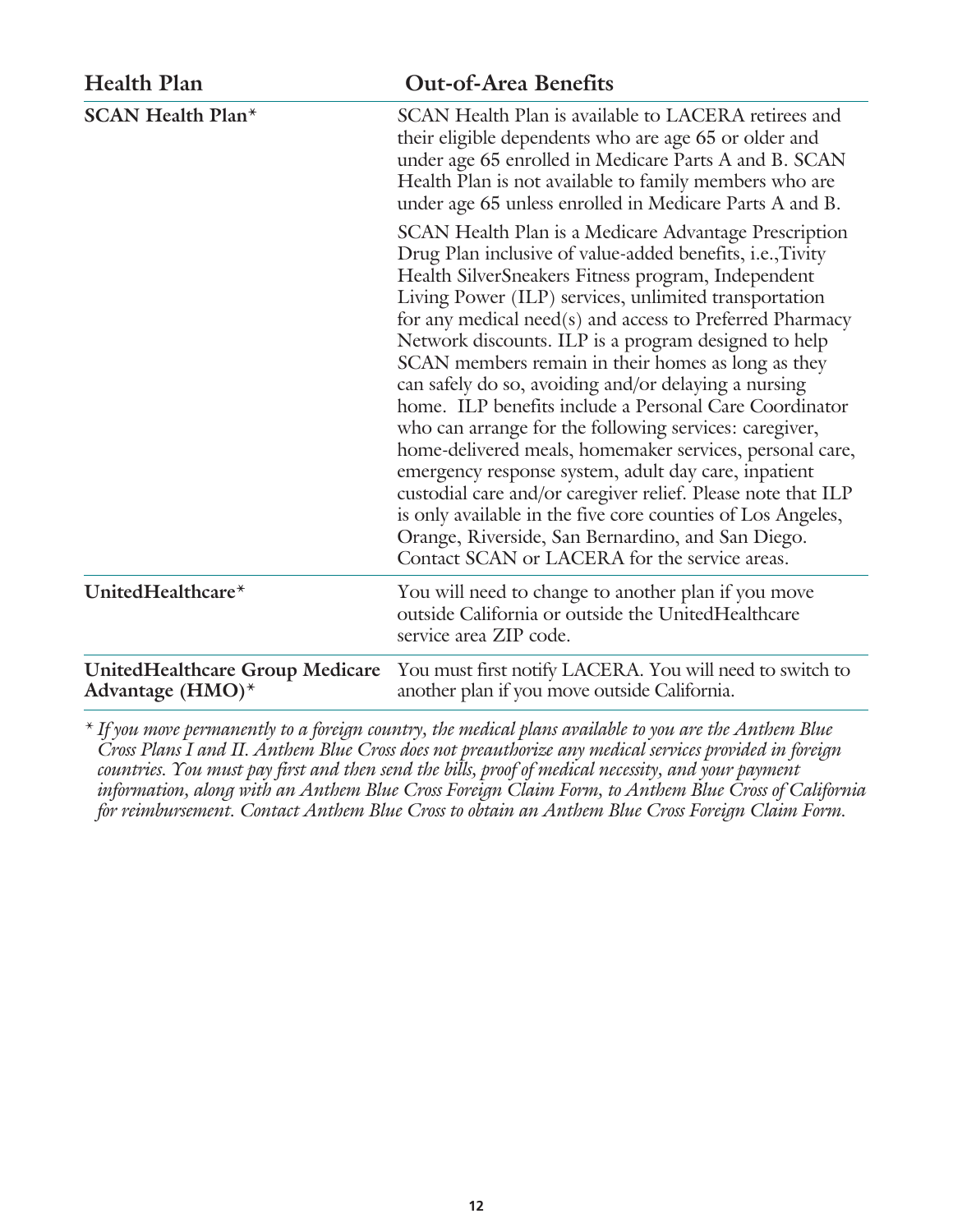# If You Have Questions...

- <sup>n</sup> For verification of health insurance coverage, your physician or pharmacist must call the number on your ID card. The numbers shown below **are for your use and not for** physicians or pharmacists.
- <sup>n</sup> Call the insurance carriers at the numbers listed below if you need ID cards, health plan booklets, or claim forms, or if you have billing questions.

| Carrier                                                                                                            | <b>Phone Number</b>                                                 | Website                |
|--------------------------------------------------------------------------------------------------------------------|---------------------------------------------------------------------|------------------------|
| <b>Medical Carriers</b>                                                                                            |                                                                     |                        |
| Accordant (Disease Management —<br>Anthem Blue Cross Plans I, II, and III)                                         | $(844)$ 393-0864<br>TTY (800) 735-2962                              | www.accordant.com      |
| <b>Anthem Blue Cross ConditionCare</b><br>(with Anthem Blue Cross Prudent Buyer)                                   | $(800)$ 522-5560                                                    | www.anthem.com/ca      |
| IngenioRx (Pharmacy Benefit Manager —<br>Anthem Blue Cross Prudent Buyer Plan)                                     | $(833)$ 267-2129                                                    | www.anthem.com/ca      |
| Anthem Blue Cross Plans I, II, and III                                                                             | $(800)$ 284-1110                                                    | www.anthem.com/ca      |
| Anthem Blue Cross Prudent Buyer Plan                                                                               | $(800)$ 284-1110                                                    | www.anthem.com/ca      |
| <b>Utilization Review</b><br>(Anthem Blue Cross Plans I and II, Prudent<br><b>Buyer Non-Medicare Members Only)</b> | $(800)$ 274-7767                                                    | www.anthem.com/ca      |
| Cigna Network Model Plan                                                                                           | $(800)$ 244-6224                                                    | www.cigna.com          |
| Cigna-HealthSpring Preferred with Rx                                                                               | $(800)$ 627-7534                                                    | www.cigna.com          |
| CVS Caremark (Pharmacy Benefit<br>Manager - Anthem Blue Cross Plans I, II,<br>and III)                             | $(800)$ 450-3755                                                    | www.caremark.com       |
| Kaiser Permanente                                                                                                  | $(800)$ 464-4000                                                    | www.kp.org             |
| Kaiser Permanente Senior Advantage                                                                                 | $(800)$ 443-0815                                                    | www.kp.org             |
| <b>SCAN Health Plan</b>                                                                                            | $(800)$ 559-3500                                                    | www.scanhealthplan.com |
| UnitedHealthcare                                                                                                   | $(800) 624 - 8822$                                                  | www.myuhc.com          |
| UnitedHealthcare Group Medicare<br>Advantage (HMO)                                                                 | $(800)$ 457-8506<br><b>TTY 711</b>                                  | www.uhcretiree.com     |
|                                                                                                                    | 8:00 a.m. to 8:00 p.m.,<br>all time zones, Monday<br>through Friday |                        |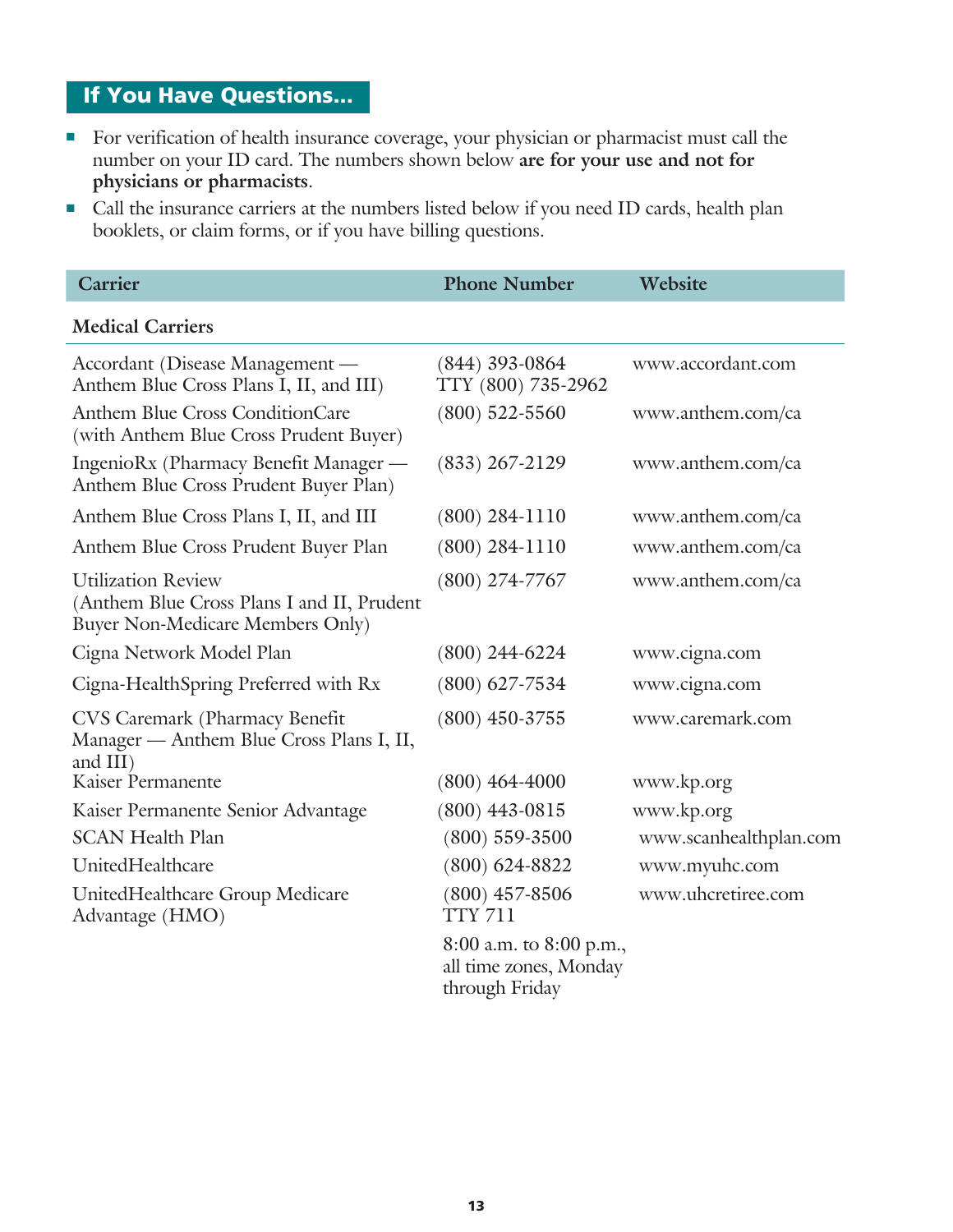| <b>Carrier</b>                | <b>Phone Number</b> | Website       |
|-------------------------------|---------------------|---------------|
| <b>Dental/Vision Carriers</b> |                     |               |
| Cigna Dental HMO              | $(800)$ 244-6224    | www.cigna.com |
| Cigna Indemnity Dental        | $(800)$ 244-6224    | www.cigna.com |
| Cigna Vision Plan             | $(877)$ 478-7557    | www.cigna.com |

# **Contact LACERA if you wish to:**

- $\blacksquare$  Change healthcare plans
- **n** Clarify the administrative rules
- Update personal information

| <b>LACERA Resource</b>                         | <b>Contact Information</b>                                                                                                             | <b>Hours of Operation</b>                                                                                                                                                       |
|------------------------------------------------|----------------------------------------------------------------------------------------------------------------------------------------|---------------------------------------------------------------------------------------------------------------------------------------------------------------------------------|
| <b>Retiree Healthcare Division</b>             |                                                                                                                                        |                                                                                                                                                                                 |
| Telephone                                      | $(800)$ 786-6464, press 1,<br>or (626) 564-6132                                                                                        | 7:00 a.m. to 5:30 p.m. PST,<br>Monday through Friday                                                                                                                            |
| E-mail                                         | healthcare@lacera.com                                                                                                                  | 24 hours a day, seven days a week<br>(Response times are during business<br>hours only, 7:00 a.m. to 5:30 p.m.,<br>Pacific Standard Time (PST),<br>excluding Federal Holidays.) |
| Mailing address                                | LACERA, P.O. Box 7060<br>Pasadena, CA 91109-7060                                                                                       |                                                                                                                                                                                 |
| Fax                                            | Primary fax number:<br>$(626) 564 - 6155$<br>Urgent cases only:<br>$(626)$ 564-6799                                                    | 24 hours a day, seven days a week                                                                                                                                               |
| Access My LACERA                               | Go to the lacera.com<br>homepage. Click on the<br>My LACERA logo at the<br>bottom of the page, then<br>"Sign In" or "Register<br>Now." | 24 hours a day, seven days a week                                                                                                                                               |
| Website                                        | www.lacera.com                                                                                                                         | 24 hours a day, seven days a week                                                                                                                                               |
| <b>LACERA</b> Member<br><b>Services Center</b> | 300 North Lake Avenue<br>1st Floor<br>Pasadena, CA                                                                                     | 7:00 a.m. to 5:00 p.m. PST,<br>Monday through Friday                                                                                                                            |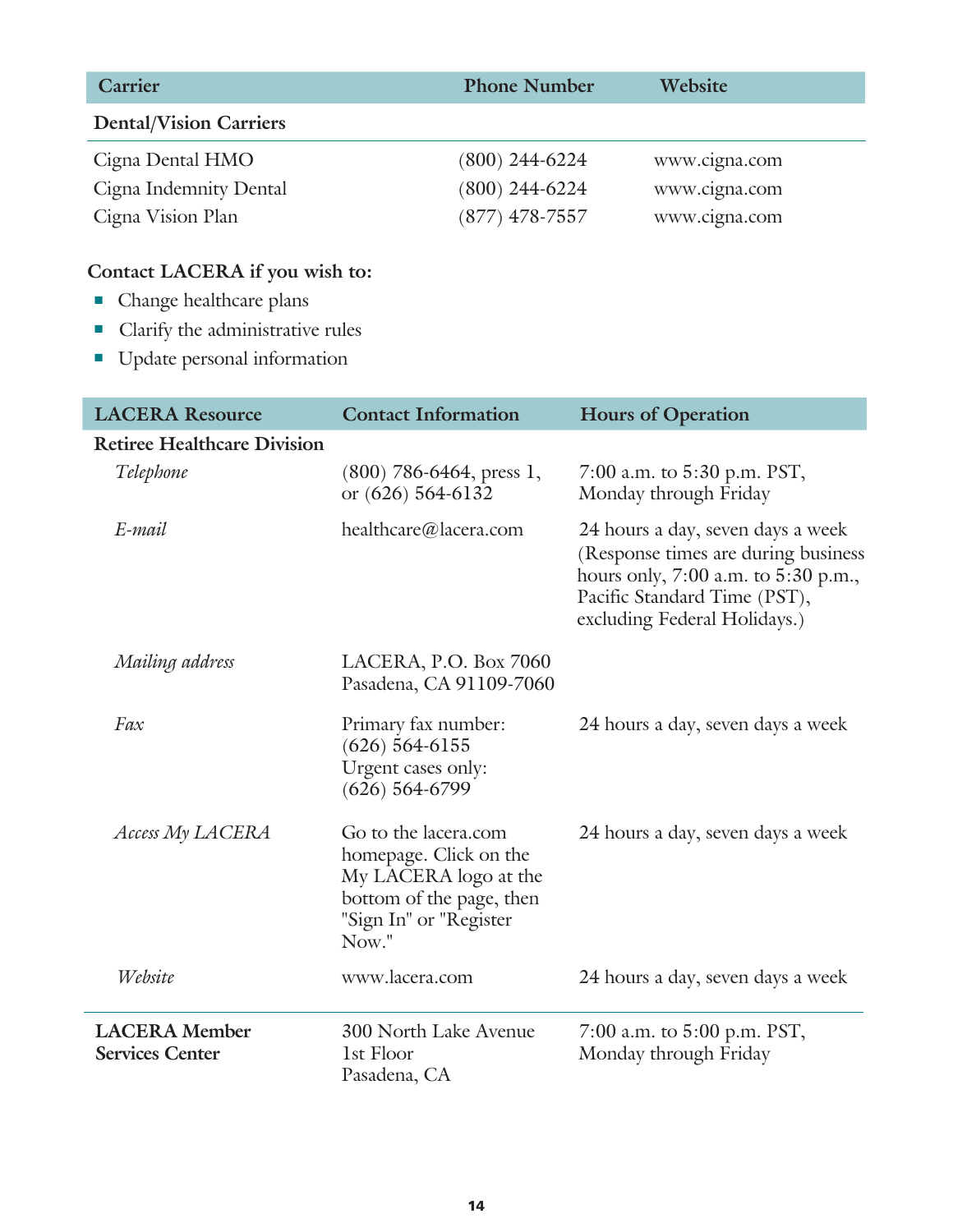You may contact LACERA to request a medical and/or dental/vision enrollment form or access and download the forms from the RHC Brochures & Forms page: Click on the Healthcare tab Medical Plan - New Enrollment, Change, Cancellation On the right side of the page, click Access and download healthcare forms. Under the heading Enrollment/Change Forms, select: Dental and Vision Plan – New Enrollment, Change, Cancellation Medical Plan – New Enrollment, Change, Cancellation

## **IMPORTANT REMINDERS – MEMBER RESPONSIBILITIES:**

- LACERA does not need information about your health or health conditions in order to assist you with your enrollment, administrative, or claims/service issues. In order to protect your private health information, we request that you limit your conversations and written correspondence with/to LACERA staff to your non-health issues only.
- You have the responsibility to read and understand, to the best of your ability, all information about your LACERA-administered retiree healthcare benefits or contact your carrier or LACERA if you need further clarification.
- You are responsible for notifying LACERA of any enrollment errors. Any time that you receive new ID cards from carriers, double check those to make sure you are in the healthcare plan you requested to be enrolled in on your enrollment form. Contact LACERA immediately if there are any discrepancies or problems.
- $\blacksquare$  You are responsible for notifying LACERA to request an Enrollment Change Form(s) to add or remove a dependent(s) from your plan within 30 days of the qualifying event or change in family status, for example, marriage, birth, adoption, divorce, registration or termination of a domestic partnership, death, or disenrollment. The enrollment forms must be received by LACERA within 30 days of the qualifying event, otherwise the waiting period rules will apply. To ensure that you do not pay premiums for dependents that are no longer covered, you must contact LACERA and submit the enrollment form(s) within 30 days of the qualifying event. Any premiums paid for ineligible dependents may be refunded to you for a period of up to 12 months only. Contact LACERA if you have questions.

*In the event of any discrepancy between the information provided in this brochure and the formal SPD/Plan Document, the terms of the SPD/Plan Document will govern your entitlement to benefits, if any.*